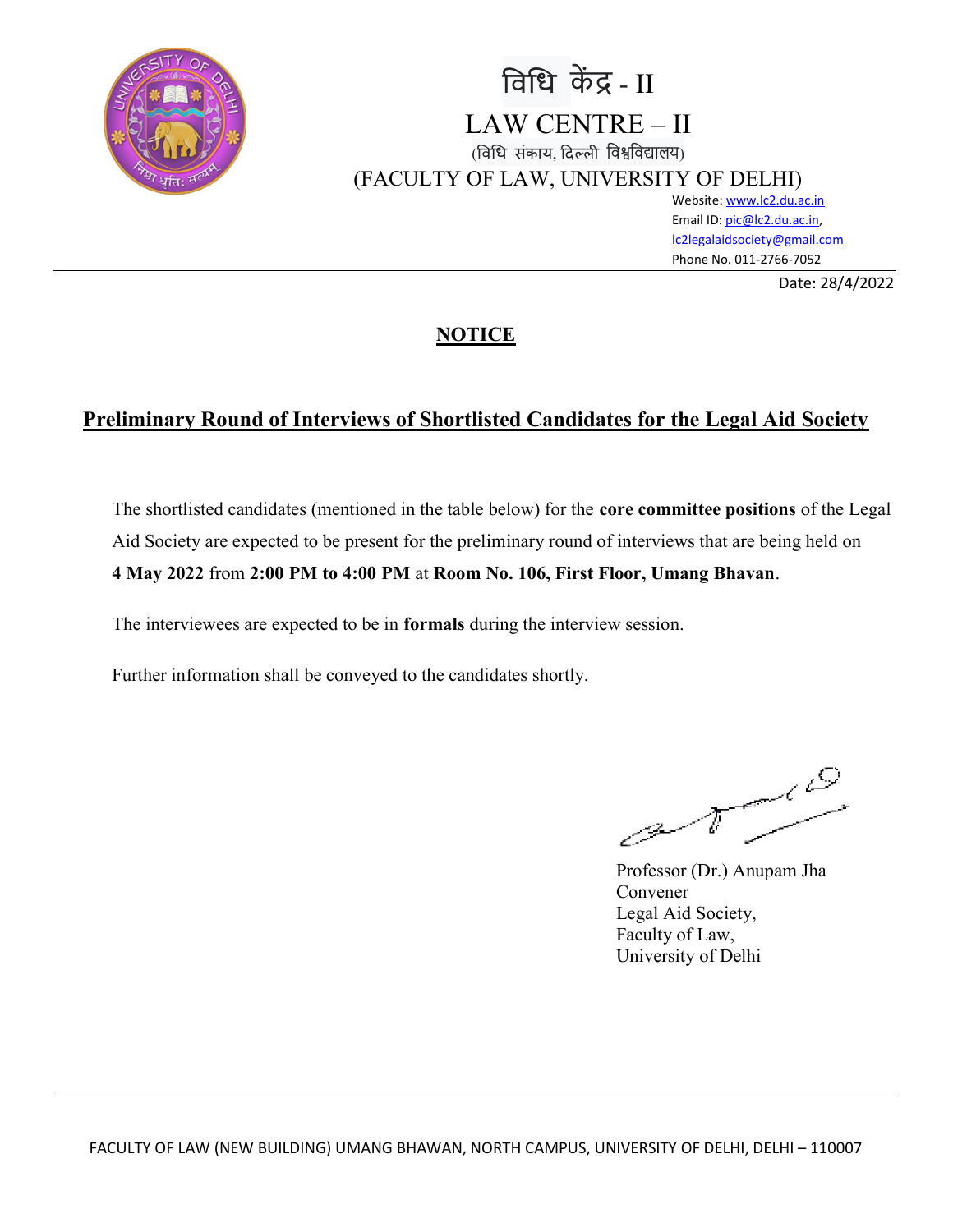## List of Shortlisted Candidates

| <b>First Year</b>     | <b>Second Year</b>       |
|-----------------------|--------------------------|
| <b>AKSHAY CHOPRA</b>  | <b>AMAAN AHMAD</b>       |
| <b>AMAN SHARMA</b>    | <b>DEVANSHI TRIPATHI</b> |
| <b>ANANYA BOSE</b>    | <b>HIMANSHU MEHRA</b>    |
| <b>ANKITA GUPTA</b>   | <b>KAMAL</b>             |
| <b>ANN MARY BIJU</b>  | <b>MAHIMA TYAGI</b>      |
| ANUSHKA SHARMA        | <b>MANSI KATIYAR</b>     |
| ASHWANI KUMAR JHA     | <b>MEETA SHARMA</b>      |
| <b>ASHWIN BP</b>      | <b>MOHD KASHIF</b>       |
| <b>AYUSH THAKUR</b>   | <b>NEHA VERMA</b>        |
| <b>HARSHITA</b>       | <b>NILABH RANJAN</b>     |
| <b>HREETIK SONI</b>   | PRAGYA VIRMANI           |
| <b>JANAKI KUMARI</b>  | PRARTHNA NANDA           |
| <b>JEGADHEESH R</b>   | <b>SHEHREEN GAURI</b>    |
| <b>KARAN THOBHANI</b> | <b>SHIVAM MALVI</b>      |
| <b>KESHAV</b>         | <b>SHIVAM TYAGI</b>      |
| <b>MAHESH ARASU</b>   | <b>SIMRAN ARYA</b>       |
| <b>MARYAM JUNAID</b>  | <b>TUSHAR GUPTA</b>      |
| <b>NAMITA SHARMA</b>  | <b>VIPLUV MITTAL</b>     |

FACULTY OF LAW (NEW BUILDING) UMANG BHAWAN, NORTH CAMPUS, UNIVERSITY OF DELHI, DELHI - 110007